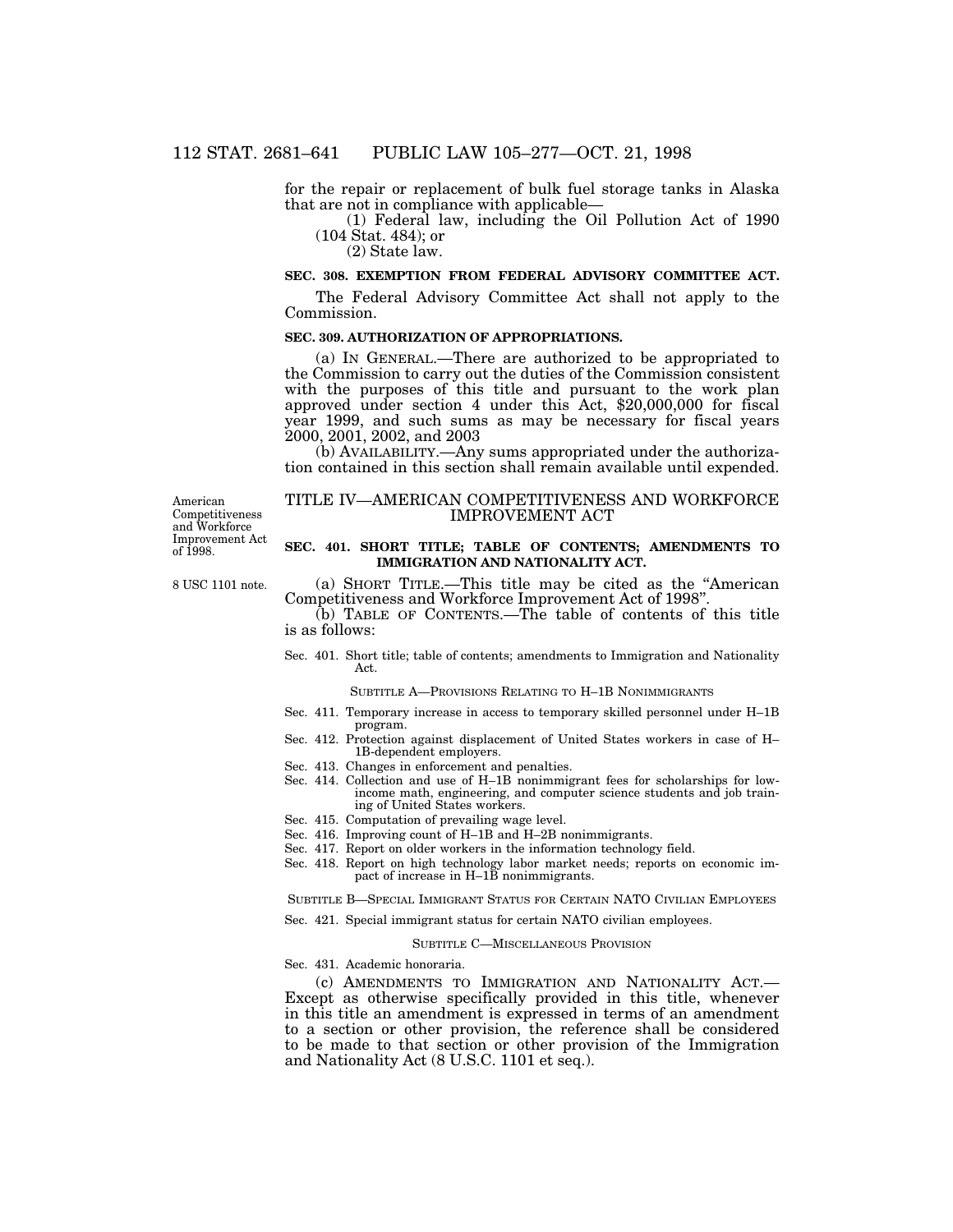#### SUBTITLE A—PROVISIONS RELATING TO H–1B NONIMMIGRANTS

### **SEC. 411. TEMPORARY INCREASE IN ACCESS TO TEMPORARY SKILLED PERSONNEL UNDER H–1B PROGRAM.**

(a) TEMPORARY INCREASE IN SKILLED NONIMMIGRANT WORK-ERS.—Paragraph  $(1)(A)$  of section  $214(g)$  (8 U.S.C. 1184 $(g)$ ) is amended to read as follows:

"(A) under section  $101(a)(15)(H)(i)(b)$ , may not exceed—

''(i) 65,000 in each fiscal year before fiscal year 1999; "(ii)  $115,000$  in fiscal year 1999;

"(iii)  $115,000$  in fiscal year  $2000$ ;

"(iv)  $107,500$  in fiscal year 2001; and

 $\tilde{f}(v)$  65,000 in each succeeding fiscal year; or".

(b) EFFECTIVE DATES.—The amendment made by subsection 8 USC 1184 note.(a) applies beginning with fiscal year 1999.

# **SEC. 412. PROTECTION AGAINST DISPLACEMENT OF UNITED STATES WORKERS IN CASE OF H–1B-DEPENDENT EMPLOYERS.**

(a) PROTECTION AGAINST LAYOFF AND REQUIREMENT FOR PRIOR RECRUITMENT OF UNITED STATES WORKERS.—

(1) ADDITIONAL STATEMENTS ON APPLICATION.—Section  $212(n)(1)$  (8 U.S.C.  $1182(n)(1)$ ) is amended by inserting after subparagraph (D) the following:

 $(E)$ (i) In the case of an application described in clause (ii), the employer did not displace and will not displace a United States worker (as defined in paragraph (4)) employed by the employer within the period beginning 90 days before and ending 90 days after the date of filing of any visa petition supported by the application.

''(ii) An application described in this clause is an application filed on or after the date final regulations are first promulgated to carry out this subparagraph, and before October 1, 2001, by an H–1B-dependent employer (as defined in paragraph (3)) or by an employer that has been found, on or after the date of the enactment of the American Competitiveness and Workforce Improvement Act of 1998, under paragraph (2)(C) or (5) to have committed a willful failure or misrepresentation during the 5-year period preceding the filing of the application. An application is not described in this clause if the only H– 1B nonimmigrants sought in the application are exempt H– 1B nonimmigrants.

"(F) In the case of an application described in subparagraph (E)(ii), the employer will not place the nonimmigrant with another employer (regardless of whether or not such other employer is an H–1B-dependent employer) where—

''(i) the nonimmigrant performs duties in whole or in part at one or more worksites owned, operated, or controlled by such other employer; and

"(ii) there are indicia of an employment relationship between the nonimmigrant and such other employer;

unless the employer has inquired of the other employer as to whether, and has no knowledge that, within the period beginning 90 days before and ending 90 days after the date of the placement of the nonimmigrant with the other employer, the other employer has displaced or intends to displace a United States worker employed by the other employer.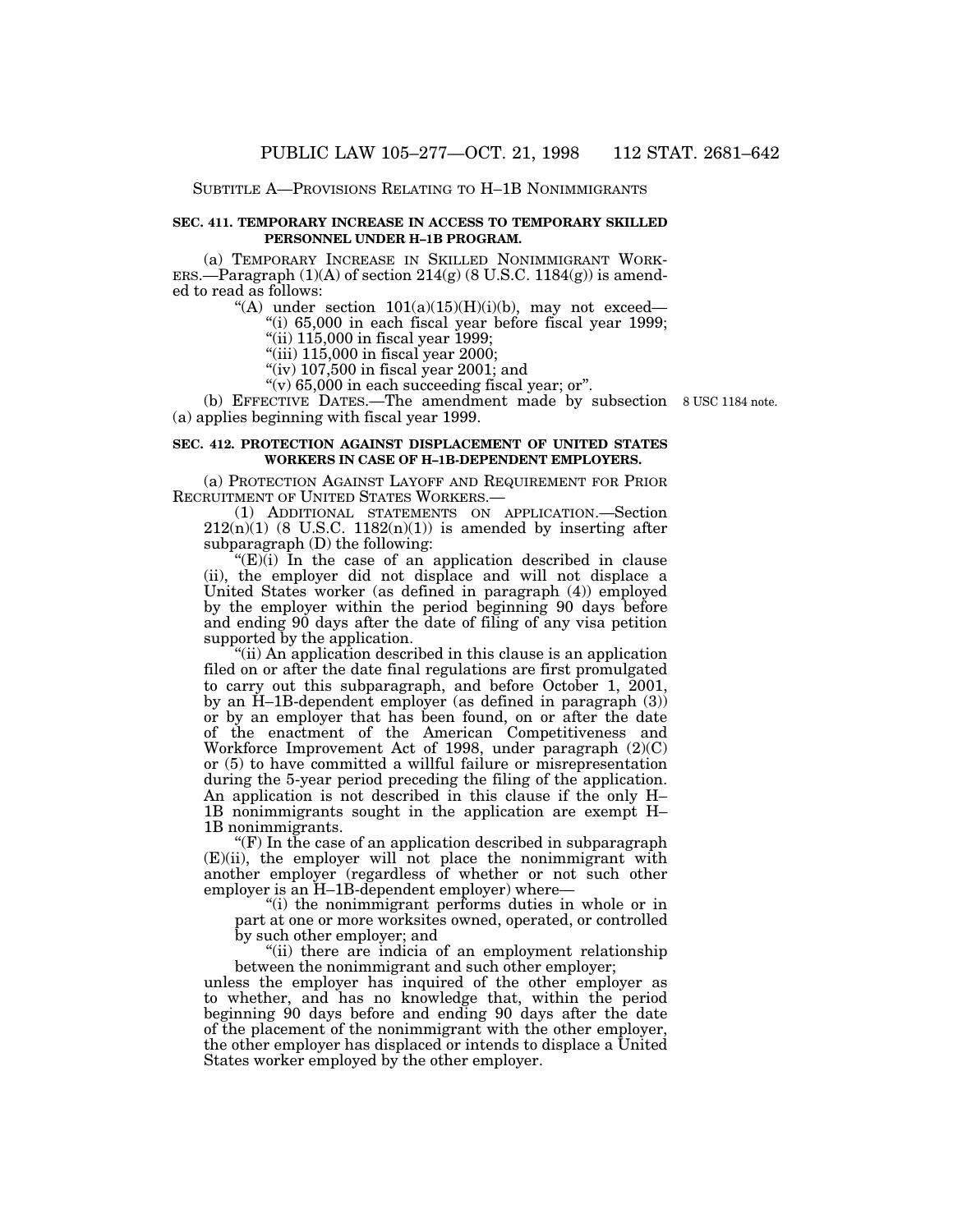$C'(G)(i)$  In the case of an application described in subparagraph  $(E)(ii)$ , subject to clause  $(ii)$ , the employer, prior to filing the application—

''(I) has taken good faith steps to recruit, in the United States using procedures that meet industry-wide standards and offering compensation that is at least as great as that required to be offered to H–1B nonimmigrants under subparagraph (A), United States workers for the job for which the nonimmigrant or nonimmigrants is or are sought; and

''(II) has offered the job to any United States worker who applies and is equally or better qualified for the job for which the nonimmigrant or nonimmigrants is or are sought.

"(ii) The conditions described in clause (i) shall not apply to an application filed with respect to the employment of an H–1B nonimmigrant who is described in subparagraph (A),  $(B)$ , or  $(C)$  of section  $203(b)(1)$ .".

(2) NOTICE ON APPLICATION OF POTENTIAL LIABILITY OF PLACING EMPLOYERS.—Section  $212(n)(1)$  (8 U.S.C.  $1182(n)(1)$ ) is amended by adding at the end the following: ''The application form shall include a clear statement explaining the liability under subparagraph (F) of a placing employer if the other employer described in such subparagraph displaces a United States worker as described in such subparagraph.''.

(3) CONSTRUCTION.—Section  $212(n)(1)$  (8 U.S.C.  $1182(n)(1)$ ) is further amended by adding at the end the following: ''Nothing in subparagraph (G) shall be construed to prohibit an employer from using legitimate selection criteria relevant to the job that are normal or customary to the type of job involved, so long as such criteria are not applied in a discriminatory manner.''. (b) H–1B-DEPENDENT EMPLOYER AND OTHER DEFINITIONS.—

(1) IN GENERAL.—Section 212(n) (8 U.S.C. 1182(n)) is amended by adding at the end the following:

" $(3)$ (A) For purposes of this subsection, the term 'H–1B-dependent employer' means an employer that—

 $\binom{1}{i}(I)$  has 25 or fewer full-time equivalent employees who are employed in the United States; and (II) employs more than 7 H–1B nonimmigrants;

" $(iii)(I)$  has at least 26 but not more than 50 full-time equivalent employees who are employed in the United States; and (II) employs more than 12 H–1B nonimmigrants; or

" $(iii)(I)$  has at least 51 full-time equivalent employees who are employed in the United States; and (II) employs H–1B nonimmigrants in a number that is equal to at least 15 percent of the number of such full-time equivalent employees.

''(B) For purposes of this subsection—

''(i) the term 'exempt H–1B nonimmigrant' means an H– 1B nonimmigrant who—

''(I) receives wages (including cash bonuses and similar compensation) at an annual rate equal to at least \$60,000; or

''(II) has attained a master's or higher degree (or its equivalent) in a specialty related to the intended employment; and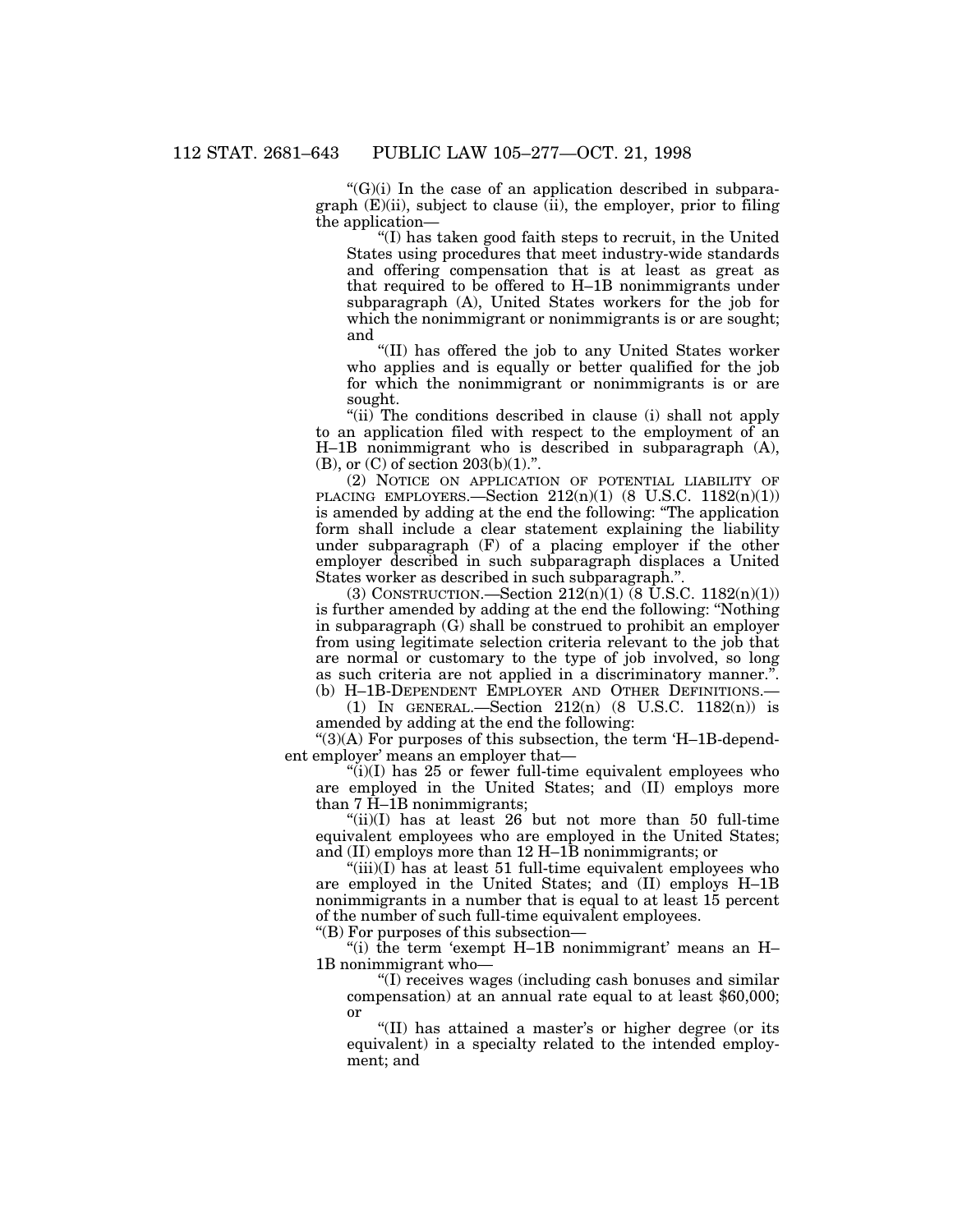''(ii) the term 'nonexempt H–1B nonimmigrant' means an H–1B nonimmigrant who is not an exempt H–1B nonimmigrant.

"(C) For purposes of subparagraph  $(A)$ —

"(i) in computing the number of full-time equivalent employees and the number of H–1B nonimmigrants, exempt H–1B nonimmigrants shall not be taken into account during the longer of—

''(I) the 6-month period beginning on the date of the enactment of the American Competitiveness and Workforce Improvement Act of 1998; or

''(II) the period beginning on the date of the enactment of the American Competitiveness and Workforce Improvement Act of 1998 and ending on the date final regulations are issued to carry out this paragraph; and

"(ii) any group treated as a single employer under subsection (b),  $(c)$ ,  $(m)$ , or (o) of section 414 of the Internal Revenue Code of 1986 shall be treated as a single employer.

"(4) For purposes of this subsection:

"(A) The term 'area of employment' means the area within normal commuting distance of the worksite or physical location where the work of the H–1B nonimmigrant is or will be performed. If such worksite or location is within a Metropolitan Statistical Area, any place within such area is deemed to be within the area of employment.

''(B) In the case of an application with respect to one or more H–1B nonimmigrants by an employer, the employer is considered to 'displace' a United States worker from a job if the employer lays off the worker from a job that is essentially the equivalent of the job for which the nonimmigrant or nonimmigrants is or are sought. A job shall not be considered to be essentially equivalent of another job unless it involves essentially the same responsibilities, was held by a United States worker with substantially equivalent qualifications and experience, and is located in the same area of employment as the other job.

" $(C)$  The term 'H-1B nonimmigrant' means an alien admitted or provided status as a nonimmigrant described in section  $101(a)(15)(H)(i)(b)$ .

" $(D)(i)$  The term 'lays off', with respect to a worker—

''(I) means to cause the worker's loss of employment, other than through a discharge for inadequate performance, violation of workplace rules, cause, voluntary departure, voluntary retirement, or the expiration of a grant or contract (other than a temporary employment contract entered into in order to evade a condition described in subpara $graph (E)$  or  $(F)$  of paragraph  $(1)$ ; but

''(II) does not include any situation in which the worker is offered, as an alternative to such loss of employment, a similar employment opportunity with the same employer (or, in the case of a placement of a worker with another employer under paragraph  $(1)(F)$ , with either employer described in such paragraph) at equivalent or higher compensation and benefits than the position from which the employee was discharged, regardless of whether or not the employee accepts the offer.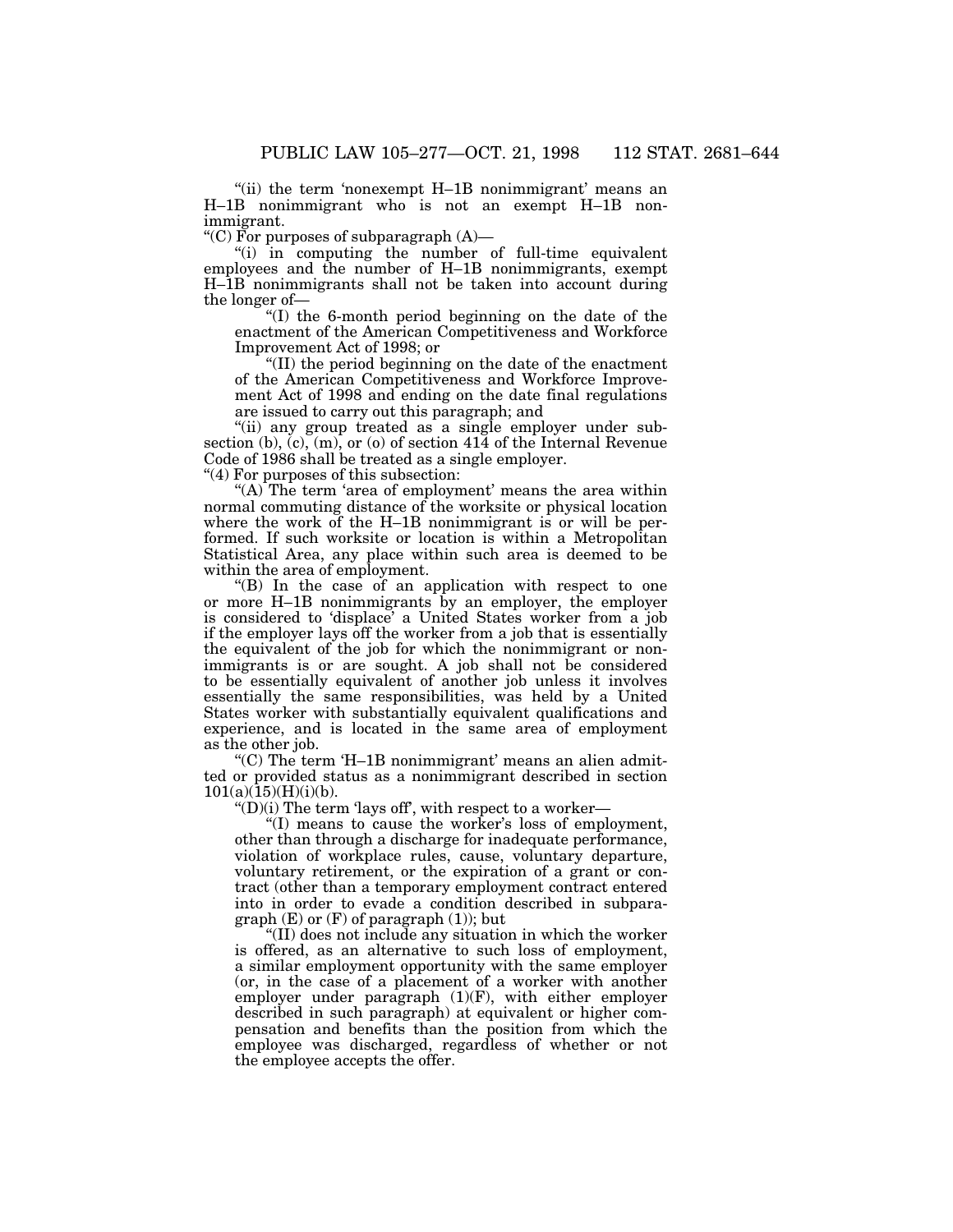"(ii) Nothing in this subparagraph is intended to limit an employee's rights under a collective bargaining agreement or other employment contract.

"(E) The term 'United States worker' means an employee who—

''(i) is a citizen or national of the United States; or "(ii) is an alien who is lawfully admitted for permanent

residence, is admitted as a refugee under section 207, is granted asylum under section 208, or is an immigrant otherwise authorized, by this Act or by the Attorney General, to be employed.''.

(2) CONFORMING AMENDMENTS. Section  $212(n)(1)$  (8 U.S.C.  $1182(n)(1)$ ) is amended by striking "a nonimmigrant described in section  $101(a)(15)(H)(i)(b)$ " each place it appears and inserting "an H-1B nonimmigrant".

(c) IMPROVED POSTING OF NOTICE OF APPLICATION.—Section  $212(n)(1)(C)(ii)$  (8 U.S.C.  $1182(n)(1)(C)(ii)$ ) is amended to read as follows:

"(ii) if there is no such bargaining representative, has provided notice of filing in the occupational classification through such methods as physical posting in conspicuous locations at the place of employment or electronic notification to employees in the occupational classification for which H–1B nonimmigrants are sought.".

(d) EFFECTIVE DATES.—The amendments made by subsection (a) apply to applications filed under section  $212(n)(1)$  of the Immigration and Nationality Act on or after the date final regulations are issued to carry out such amendments, and the amendments made by subsections (b) and (c) take effect on the date of the enactment of this Act.

(e) REDUCTION OF PERIOD FOR PUBLIC COMMENT.—In first promulgating regulations to implement the amendments made by this section in a timely manner, the Secretary of Labor and the Attorney General may reduce to not less than 30 days the period of public comment on proposed regulations.

# **SEC. 413. CHANGES IN ENFORCEMENT AND PENALTIES.**

(a) INCREASED ENFORCEMENT AND PENALTIES.—Section  $212(n)(2)(C)$  (8 U.S.C.  $1182(n)(2)(C)$ ) is amended to read as follows:

" $(C)(i)$  If the Secretary finds, after notice and opportunity for a hearing, a failure to meet a condition of paragraph  $(1)(B)$ ,  $(1)(E)$ , or  $(1)(F)$ , a substantial failure to meet a condition of paragraph  $(1)(C)$ ,  $(1)(D)$ , or  $(1)(G)(i)(I)$ , or a misrepresentation of material fact in an application—

" $(I)$  the Secretary shall notify the Attorney General of such finding and may, in addition, impose such other administrative remedies (including civil monetary penalties in an amount not to exceed \$1,000 per violation) as the Secretary determines to be appropriate; and

" $(\hat{II})$  the Attorney General shall not approve petitions filed with respect to that employer under section 204 or 214(c) during a period of at least 1 year for aliens to be employed by the employer.

''(ii) If the Secretary finds, after notice and opportunity for a hearing, a willful failure to meet a condition of paragraph (1), a willful misrepresentation of material fact in an application, or a violation of clause (iv)—

8 USC 1182 note.

8 USC 1182 note.

Notification.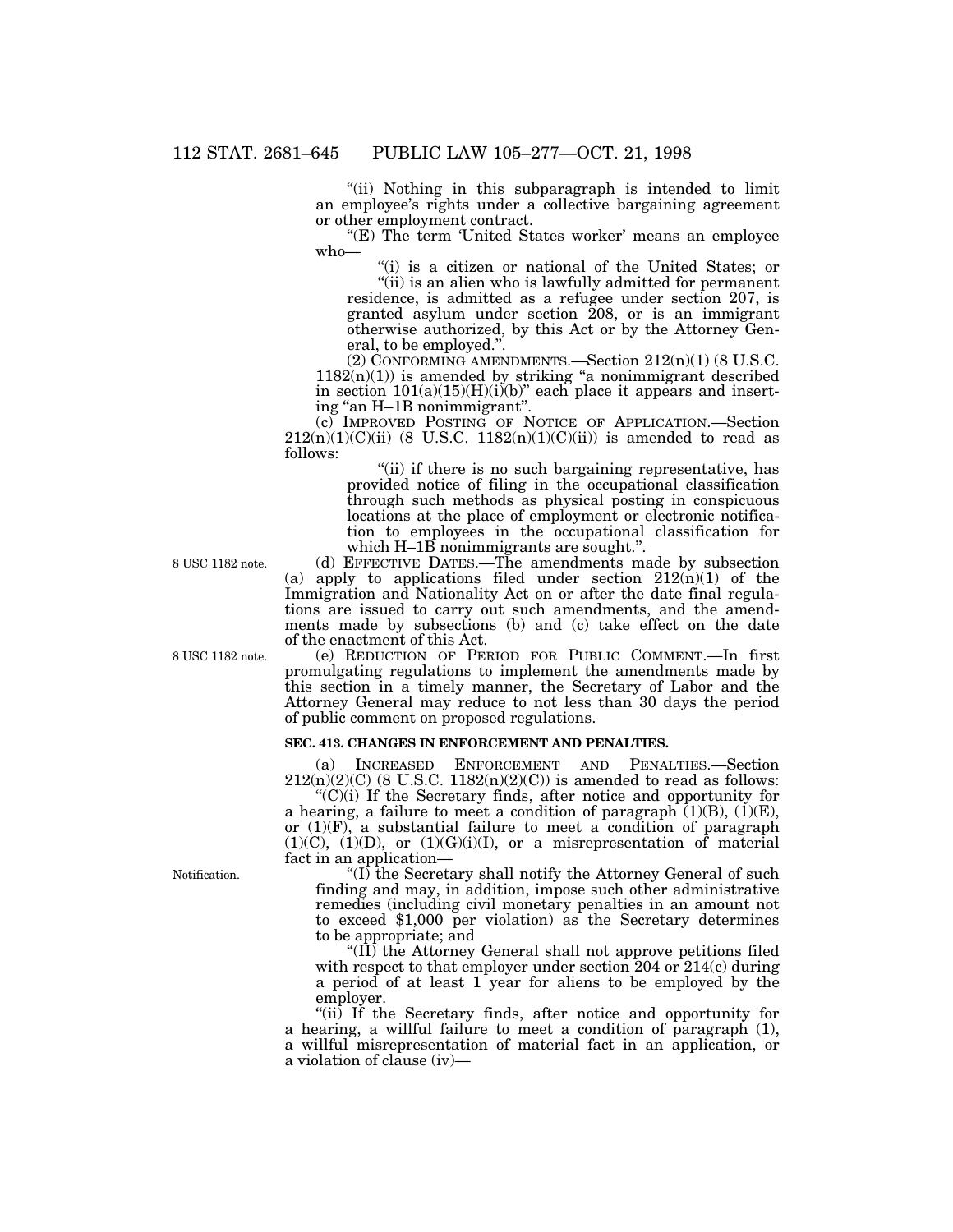"(I) the Secretary shall notify the Attorney General of such Notification. finding and may, in addition, impose such other administrative remedies (including civil monetary penalties in an amount not to exceed \$5,000 per violation) as the Secretary determines to be appropriate; and

" $(\overline{II})$  the Attorney General shall not approve petitions filed with respect to that employer under section 204 or 214(c) during a period of at least 2 years for aliens to be employed by the employer.

''(iii) If the Secretary finds, after notice and opportunity for a hearing, a willful failure to meet a condition of paragraph (1) or a willful misrepresentation of material fact in an application, in the course of which failure or misrepresentation the employer displaced a United States worker employed by the employer within the period beginning 90 days before and ending 90 days after the date of filing of any visa petition supported by the application—

Notification.

''(I) the Secretary shall notify the Attorney General of such finding and may, in addition, impose such other administrative remedies (including civil monetary penalties in an amount not to exceed \$35,000 per violation) as the Secretary determines to be appropriate; and

''(II) the Attorney General shall not approve petitions filed with respect to that employer under section 204 or 214(c) during a period of at least 3 years for aliens to be employed by the employer.

"(iv) It is a violation of this clause for an employer who has filed an application under this subsection to intimidate, threaten, restrain, coerce, blacklist, discharge, or in any other manner discriminate against an employee (which term, for purposes of this clause, includes a former employee and an applicant for employment) because the employee has disclosed information to the employer, or to any other person, that the employee reasonably believes evidences a violation of this subsection, or any rule or regulation pertaining to this subsection, or because the employee cooperates or seeks to cooperate in an investigation or other proceeding concerning the employer's compliance with the requirements of this subsection or any rule or regulation pertaining to this subsection.

"(v) The Secretary of Labor and the Attorney General shall devise a process under which an H–1B nonimmigrant who files a complaint regarding a violation of clause (iv) and is otherwise eligible to remain and work in the United States may be allowed to seek other appropriate employment in the United States for a period not to exceed the maximum period of stay authorized for such nonimmigrant classification.

"(vi)(I) It is a violation of this clause for an employer who has filed an application under this subsection to require an H– 1B nonimmigrant to pay a penalty for ceasing employment with the employer prior to a date agreed to by the nonimmigrant and the employer. The Secretary shall determine whether a required payment is a penalty (and not liquidated damages) pursuant to relevant State law.

''(II) It is a violation of this clause for an employer who has filed an application under this subsection to require an alien who is the subject of a petition filed under section  $214(c)(1)$ , for which a fee is imposed under section  $214(c)(9)$ , to reimburse, or otherwise compensate, the employer for part or all of the cost of such fee.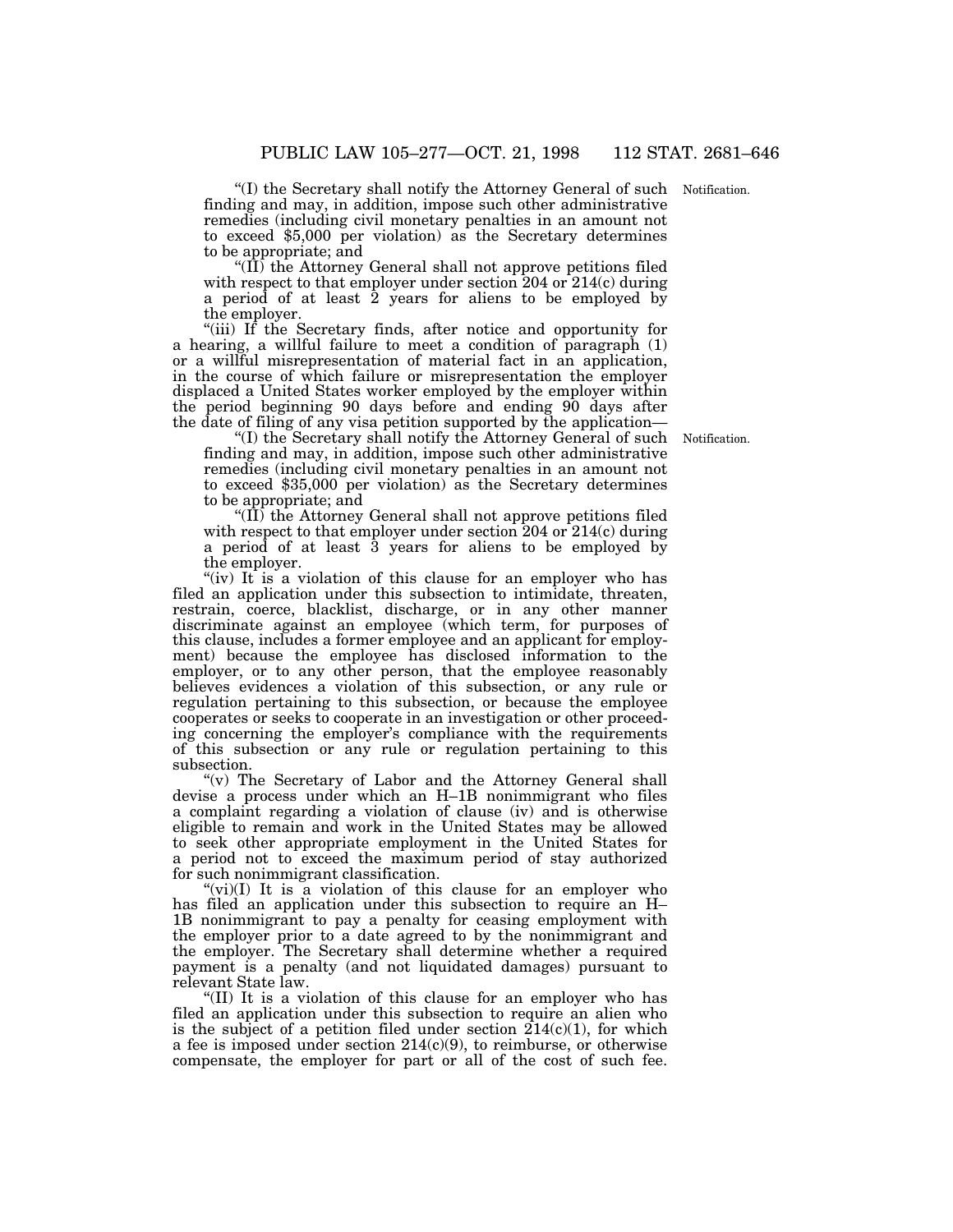It is a violation of this clause for such an employer otherwise to accept such reimbursement or compensation from such an alien.

''(III) If the Secretary finds, after notice and opportunity for a hearing, that an employer has committed a violation of this clause, the Secretary may impose a civil monetary penalty of \$1,000 for each such violation and issue an administrative order requiring the return to the nonimmigrant of any amount paid in violation of this clause, or, if the nonimmigrant cannot be located, requiring payment of any such amount to the general fund of the Treasury.

"(vii)(I) It is a failure to meet a condition of paragraph  $(1)(\dot{A})$ for an employer, who has filed an application under this subsection and who places an H–1B nonimmigrant designated as a full-time employee on the petition filed under section  $214(c)(1)$  by the employer with respect to the nonimmigrant, after the nonimmigrant has entered into employment with the employer, in nonproductive status due to a decision by the employer (based on factors such as lack of work), or due to the nonimmigrant's lack of a permit or license, to fail to pay the nonimmigrant full-time wages in accordance with paragraph  $(1)(A)$  for all such nonproductive time.

"(II) It is a failure to meet a condition of paragraph  $(1)(A)$ for an employer, who has filed an application under this subsection and who places an H–1B nonimmigrant designated as a parttime employee on the petition filed under section  $214(c)(1)$  by the employer with respect to the nonimmigrant, after the nonimmigrant has entered into employment with the employer, in nonproductive status under circumstances described in subclause (I), to fail to pay such a nonimmigrant for such hours as are designated on such petition consistent with the rate of pay identified on such petition.

''(III) In the case of an H–1B nonimmigrant who has not yet entered into employment with an employer who has had approved an application under this subsection, and a petition under section  $214(\overline{\text{c}})(1)$ , with respect to the nonimmigrant, the provisions of subclauses (I) and (II) shall apply to the employer beginning 30 days after the date the nonimmigrant first is admitted into the United States pursuant to the petition, or 60 days after the date the nonimmigrant becomes eligible to work for the employer (in the case of a nonimmigrant who is present in the United States on the date of the approval of the petition).

''(IV) This clause does not apply to a failure to pay wages to an H–1B nonimmigrant for nonproductive time due to nonwork-related factors, such as the voluntary request of the nonimmigrant for an absence or circumstances rendering the nonimmigrant unable to work.

" $(V)$  This clause shall not be construed as prohibiting an employer that is a school or other educational institution from applying to an H–1B nonimmigrant an established salary practice of the employer, under which the employer pays to H–1B nonimmigrants and United States workers in the same occupational classification an annual salary in disbursements over fewer than 12 months, if—

''(aa) the nonimmigrant agrees to the compressed annual salary payments prior to the commencement of the employment; and

"(bb) the application of the salary practice to the nonimmigrant does not otherwise cause the nonimmigrant to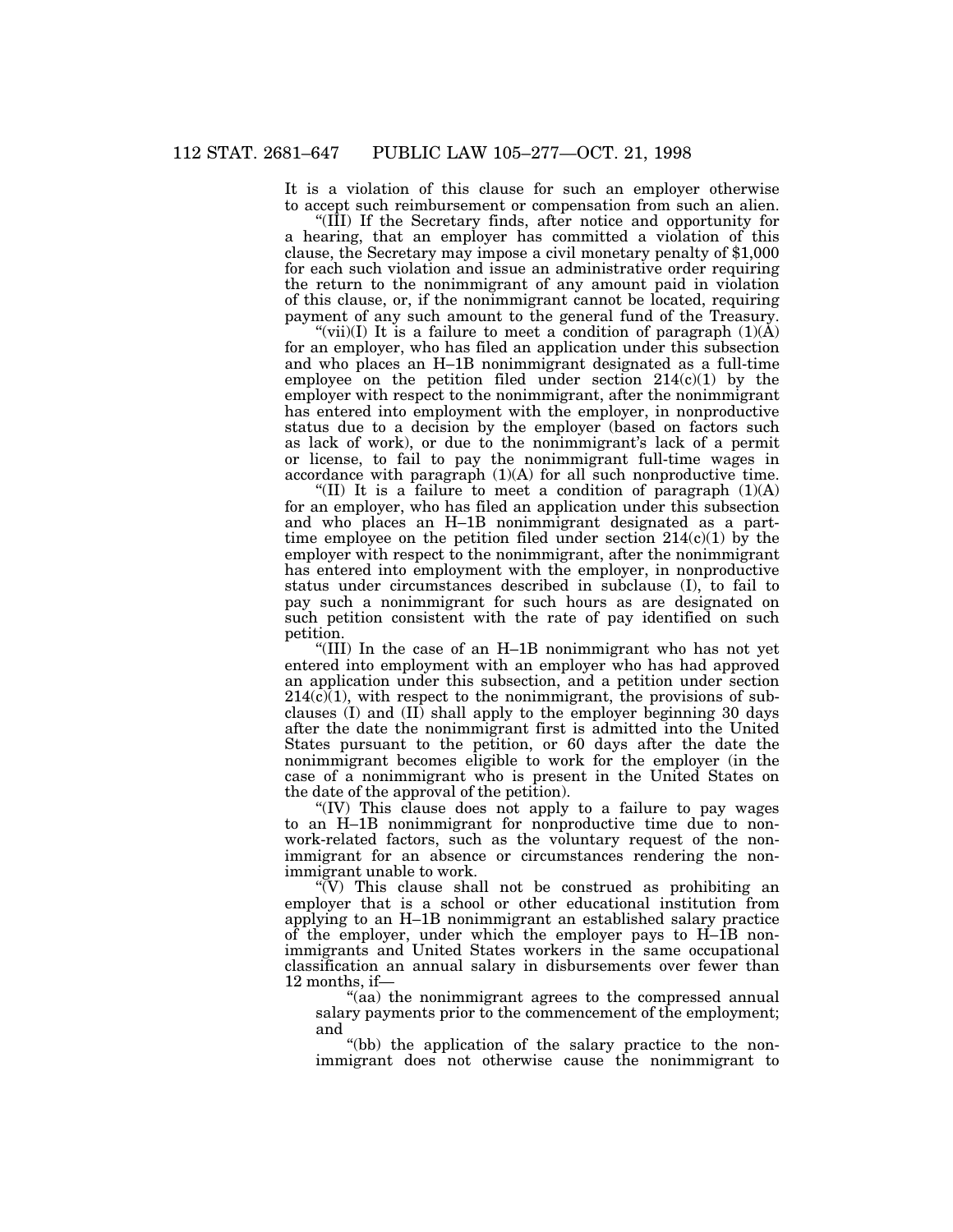violate any condition of the nonimmigrant's authorization under this Act to remain in the United States.

"(VI) This clause shall not be construed as superseding clause (viii).

"(viii) It is a failure to meet a condition of paragraph  $(1)(A)$ for an employer who has filed an application under this subsection to fail to offer to an H–1B nonimmigrant, during the nonimmigrant's period of authorized employment, benefits and eligibility for benefits (including the opportunity to participate in health, life, disability, and other insurance plans; the opportunity to participate in retirement and savings plans; and cash bonuses and noncash compensation, such as stock options (whether or not based on performance)) on the same basis, and in accordance with the same criteria, as the employer offers to United States workers."

(b) USE OF ARBITRATION PROCESS FOR DISPUTES INVOLVING QUALIFICATIONS OF UNITED STATES WORKERS NOT HIRED.—

(1) IN GENERAL.—Section 212(n) (8 U.S.C. 1182(n)), as amended by section 412(b), is further amended by adding at the end the following:

''(5)(A) This paragraph shall apply instead of subparagraphs (A) through (E) of paragraph (2) in the case of a violation described in subparagraph (B), but shall not be construed to limit or affect the authority of the Secretary or the Attorney General with respect to any other violation.

''(B) The Attorney General shall establish a process for the receipt, initial review, and disposition in accordance with this paragraph of complaints respecting an employer's failure to meet the condition of paragraph  $(1)(G)(i)(II)$  or a petitioner's misrepresentation of material facts with respect to such condition. Complaints may be filed by an aggrieved individual who has submitted a resume or otherwise applied in a reasonable manner for the job that is the subject of the condition. No proceeding shall be conducted under this paragraph on a complaint concerning such a failure or misrepresentation unless the Attorney General determines that the complaint was filed not later than 12 months after the date of the failure or misrepresentation, respectively.

"(C) If the Attorney General finds that a complaint has been filed in accordance with subparagraph (B) and there is reasonable cause to believe that such a failure or misrepresentation described in such complaint has occurred, the Attorney General shall initiate binding arbitration proceedings by requesting the Federal Mediation and Conciliation Service to appoint an arbitrator from the roster of arbitrators maintained by such Service. The procedure and rules of such Service shall be applicable to the selection of such arbitrator and to such arbitration proceedings. The Attorney General shall pay the fee and expenses of the arbitrator.

''(D)(i) The arbitrator shall make findings respecting whether a failure or misrepresentation described in subparagraph (B) occurred. If the arbitrator concludes that failure or misrepresentation was willful, the arbitrator shall make a finding to that effect. The arbitrator may not find such a failure or misrepresentation (or that such a failure or misrepresentation was willful) unless the complainant demonstrates such a failure or misrepresentation (or its willful character) by clear and convincing evidence. The arbitrator shall transmit the findings in the form of a written opinion to the parties to the arbitration and the Attorney General. Such findings shall be final and conclusive, and, except as provided

Applicability.

Establishment.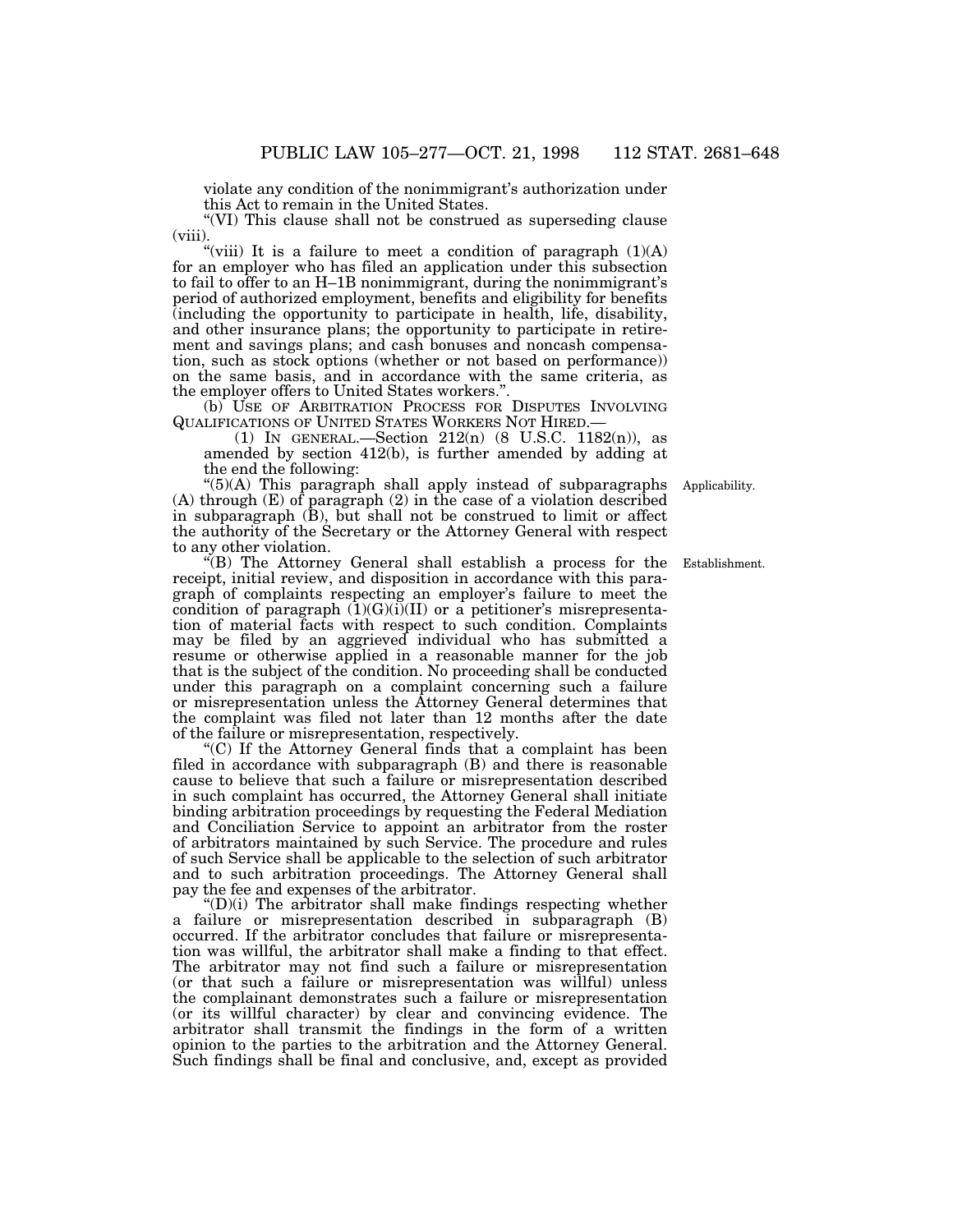in this subparagraph, no official or court of the United States shall have power or jurisdiction to review any such findings.

"(ii) The Attorney General may review and reverse or modify the findings of an arbitrator only on the same bases as an award of an arbitrator may be vacated or modified under section 10 or 11 of title 9, United States Code.

"(iii) With respect to the findings of an arbitrator, a court may review only the actions of the Attorney General under clause (ii) and may set aside such actions only on the grounds described in subparagraph  $(A)$ ,  $(B)$ , or  $(C)$  of section  $706(a)(2)$  of title 5, United States Code. Notwithstanding any other provision of law, such judicial review may only be brought in an appropriate United States court of appeals.

" $(E)$  If the Attorney General receives a finding of an arbitrator under this paragraph that an employer has failed to meet the condition of paragraph  $(1)(G)(i)(II)$  or has misrepresented a material fact with respect to such condition, unless the Attorney General reverses or modifies the finding under subparagraph (D)(ii)—

"(i) the Attorney General may impose administrative remedies (including civil monetary penalties in an amount not to exceed \$1,000 per violation or \$5,000 per violation in the case of a willful failure or misrepresentation) as the Attorney General determines to be appropriate; and

"(ii) the Attorney General is authorized to not approve petitions filed, with respect to that employer and for aliens to be employed by the employer, under section 204 or  $214(c)$ —

''(I) during a period of not more than 1 year; or

"(II) in the case of a willful failure or willful misrepresentation, during a period of not more than 2 years.

"(F) The Attorney General shall not delegate, to any other employee or official of the Department of Justice, any function of the Attorney General under this paragraph, until 60 days after the Attorney General has submitted a plan for such delegation to the Committees on the Judiciary of the United States House of Representatives and the Senate.''.

(2) CONFORMING AMENDMENT.—The first sentence of section  $212(n)(2)(A)$  (8 U.S.C.  $1182(n)(2)(A)$ ) is amended by striking ''The Secretary'' and inserting ''Subject to paragraph (5)(A), the Secretary''.

(c) LIABILITY OF PETITIONING EMPLOYER IN CASE OF PLACEMENT OF H–1B NONIMMIGRANT WITH ANOTHER EMPLOYER.—Section  $212(n)(2)$  (8 U.S.C.  $1182(n)(2)$ ) is amended by adding at the end the following:

"(E) If an H-1B-dependent employer places a nonexempt  $H-$ 1B nonimmigrant with another employer as provided under paragraph (1)(F) and the other employer has displaced or displaces a United States worker employed by such other employer during the period described in such paragraph, such displacement shall be considered for purposes of this paragraph a failure, by the placing employer, to meet a condition specified in an application submitted under paragraph (1); except that the Attorney General may impose a sanction described in subclause (II) of subparagraph  $(C)(i)$ ,  $(\overline{C})(ii)$ , or  $(C)(iii)$  only if the Secretary of Labor found that such placing employer—

''(i) knew or had reason to know of such displacement at the time of the placement of the nonimmigrant with the other employer; or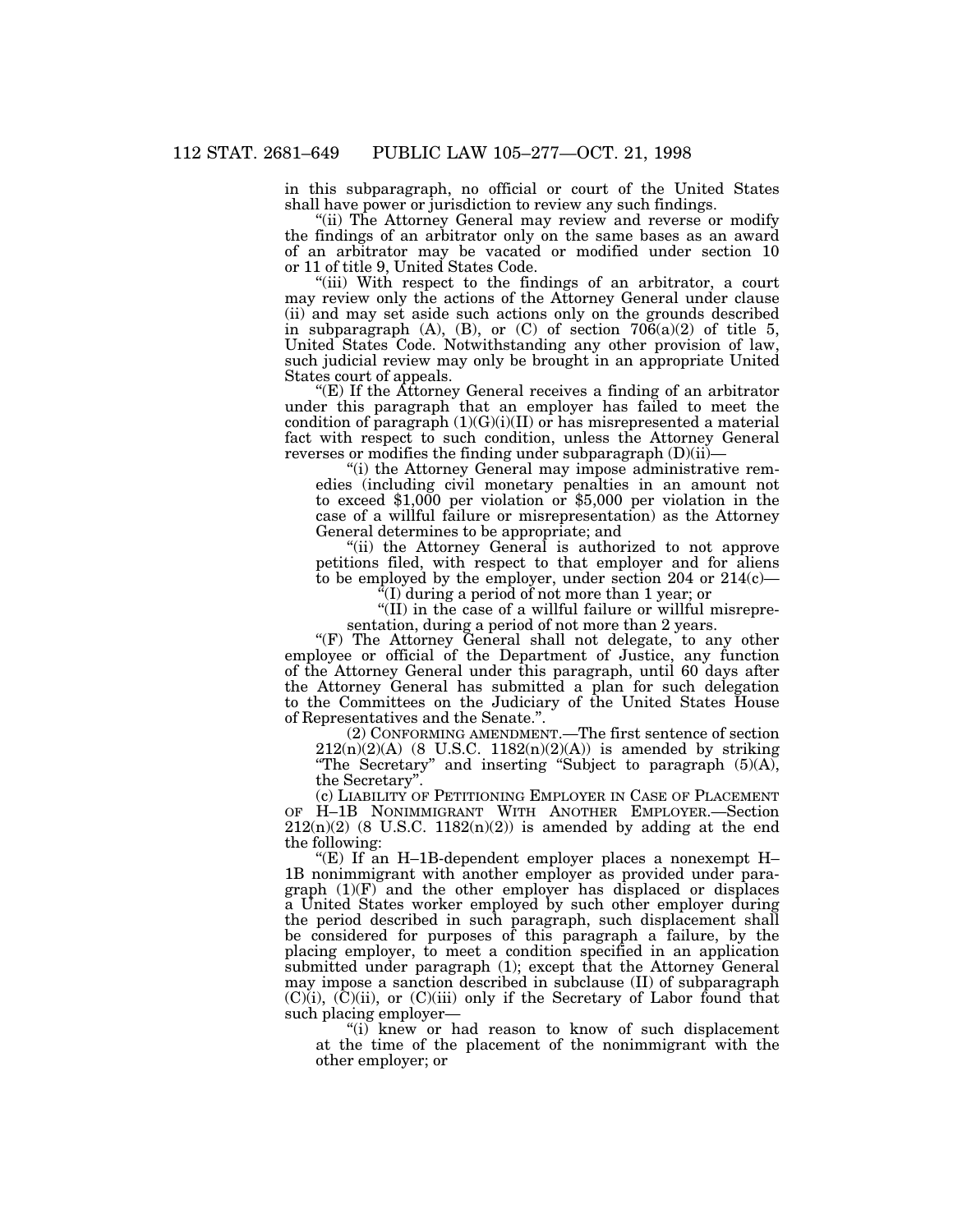"(ii) has been subject to a sanction under this subparagraph based upon a previous placement of an H–1B nonimmigrant with the same other employer.''.

(d) SPOT INVESTIGATIONS DURING PROBATIONARY PERIOD.—Section  $212(n)(2)$  (8 U.S.C. 1182(n)(2)), as amended by subsection (c), is further amended by adding at the end the following:

''(F) The Secretary may, on a case-by-case basis, subject an employer to random investigations for a period of up to 5 years, beginning on the date (on or after the date of the enactment of the American Competitiveness and Workforce Improvement Act of 1998) on which the employer is found by the Secretary to have committed a willful failure to meet a condition of paragraph (1) (or has been found under paragraph (5) to have committed a willful failure to meet the condition of paragraph  $(1)(G)(i)(II)$  or to have made a willful misrepresentation of material fact in an application. The preceding sentence shall apply to an employer regardless of whether or not the employer is an H–1B-dependent employer. The authority of the Secretary under this subparagraph shall not be construed to be subject to, or limited by, the requirements of subparagraph (A).''.

(e) ADDITIONAL INVESTIGATIVE AUTHORITY.—

(1) IN GENERAL.—Section 212(n)(2) (8 U.S.C. 1182(n)(2)), as amended by subsection (d), is further amended by adding at the end the following:

 $(C)(i)$  If the Secretary receives specific credible information from a source, who is likely to have knowledge of an employer's practices or employment conditions, or an employer's compliance with the employer's labor condition application under paragraph (1), and whose identity is known to the Secretary, and such information provides reasonable cause to believe that the employer has committed a willful failure to meet a condition of paragraph  $(1)(A)$ ,  $(1)(B)$ ,  $(1)(E)$ ,  $(1)(F)$ , or  $(1)(G)(i)(I)$ , has engaged in a pattern or practice of failures to meet such a condition, or has committed a substantial failure to meet such a condition that affects multiple employees, the Secretary may conduct a 30-day investigation into the alleged failure or failures. The Secretary (or the Acting Secretary in the case of the Secretary's absence or disability) shall personally certify that the requirements for conducting such an investigation have been met and shall approve commencement of the investigation. The Secretary may withhold the identity of the source from the employer, and the source's identity shall not be subject to disclosure under section 552 of title 5, United States Code.

"(ii) The Secretary shall establish a procedure for any person, desiring to provide to the Secretary information described in clause (i) that may be used, in whole or in part, as the basis for commencement of an investigation described in such clause, to provide the information in writing on a form developed and provided by the Secretary and completed by or on behalf of the person. The person may not be an officer or employee of the Department of Labor, unless the information satisfies the requirement of clause (iii)(II) (although an officer or employee of the Department of Labor may complete the form on behalf of the person).

''(iii) Any investigation initiated or approved by the Secretary under clause (i) shall be based on information that satisfies the requirements of such clause and that (I) originates from a source other than an officer or employee of the Department of Labor,

Certification.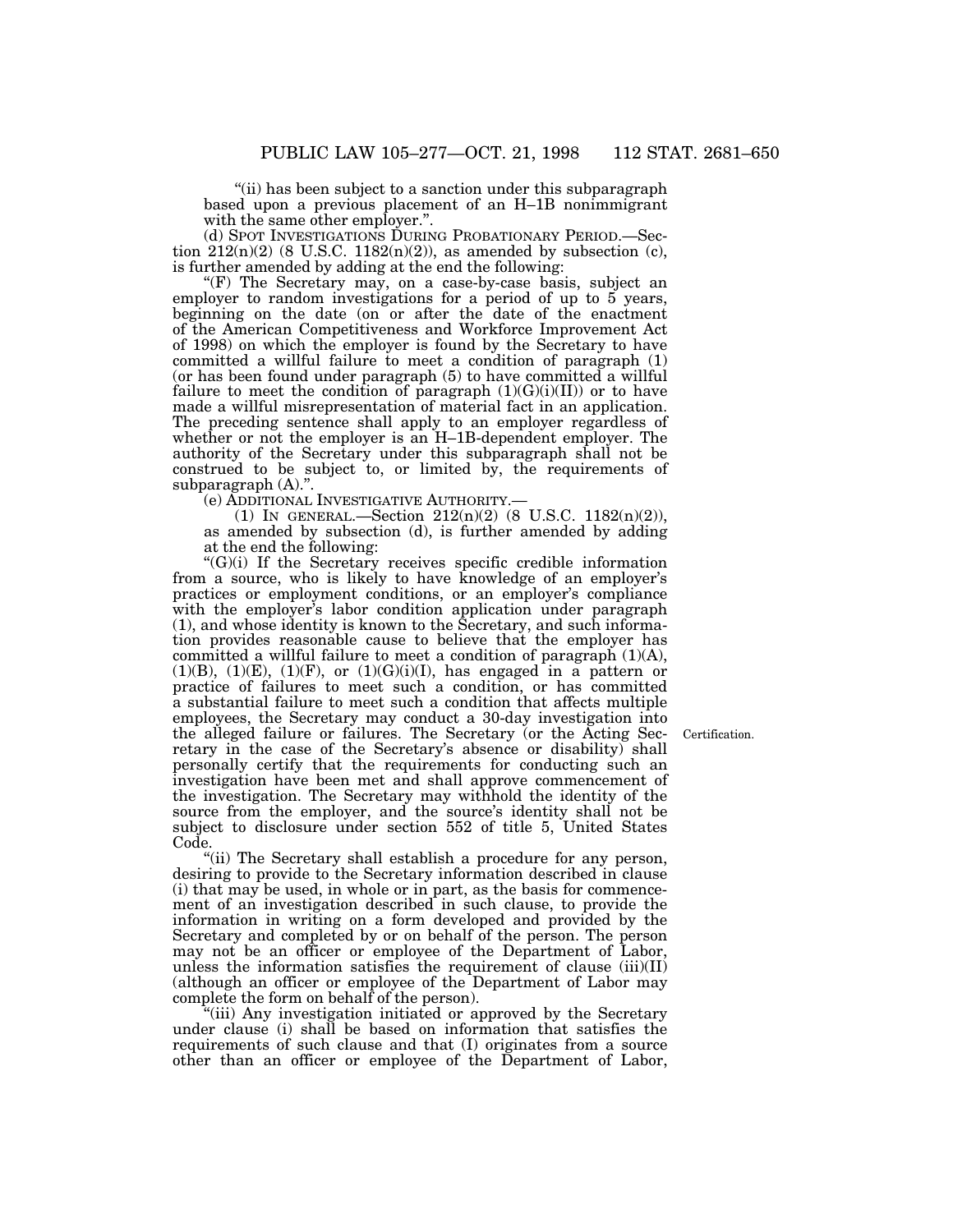or (II) was lawfully obtained by the Secretary of Labor in the course of lawfully conducting another Department of Labor investigation under this Act or any other Act.

"(iv) The receipt by the Secretary of information submitted by an employer to the Attorney General or the Secretary for purposes of securing the employment of an H–1B nonimmigrant shall not be considered a receipt of information for purposes of clause (i).

" $(v)$  No investigation described in clause (i) (or hearing described in clause (vii)) may be conducted with respect to information about a failure to meet a condition described in clause (i), unless the Secretary receives the information not later than 12 months after the date of the alleged failure.

"(vi) The Secretary shall provide notice to an employer with respect to whom the Secretary has received information described in clause (i), prior to the commencement of an investigation under such clause, of the receipt of the information and of the potential for an investigation. The notice shall be provided in such a manner, and shall contain sufficient detail, to permit the employer to respond to the allegations before an investigation is commenced. The Secretary is not required to comply with this clause if the Secretary determines that to do so would interfere with an effort by the Secretary to secure compliance by the employer with the requirements of this subsection. There shall be no judicial review of a determination by the Secretary under this clause.

''(vii) If the Secretary determines under this subparagraph that a reasonable basis exists to make a finding that a failure described in clause (i) has occurred, the Secretary shall provide for notice of such determination to the interested parties and an opportunity for a hearing, in accordance with section 556 of title  $\overline{5}$ , United States Code, within 60 days after the date of the determination. If such a hearing is requested, the Secretary shall make a finding concerning the matter by not later than 60 days after the date of the hearing.'

(2) SUNSET.—The amendment made by paragraph (1) shall cease to be effective on September 30, 2001.

(f) CONSTRUCTION.—Section  $212(n)(2)$  (8 U.S.C.  $1182(n)(2)$ ), as amended by subsection (e), is further amended by adding at the end the following:

''(H) Nothing in this subsection shall be construed as superseding or preempting any other enforcement-related authority under this Act (such as the authorities under section 274B), or any other Act.''.

#### **SEC. 414. COLLECTION AND USE OF H–1B NONIMMIGRANT FEES FOR SCHOLARSHIPS FOR LOW-INCOME MATH, ENGINEERING, AND COMPUTER SCIENCE STUDENTS AND JOB TRAINING OF UNITED STATES WORKERS.**

(a) IMPOSITION OF FEE.—Section  $214(c)$  (8 U.S.C.  $1184(c)$ ) is amended by adding at the end the following:

" $(9)(A)$  The Attorney General shall impose a fee on an employer (excluding an employer described in subparagraph (A) or (B) of section  $2\overline{1}2(p)(1)$  filing (on or after December 1, 1998, and before October 1, 2001) a petition under paragraph  $(1)$ —

''(i) initially to grant an alien nonimmigrant status described in section  $10I(a)(15)(H)(i)(b)$ ;

Notice.

Notice.

8 USC 1182 note.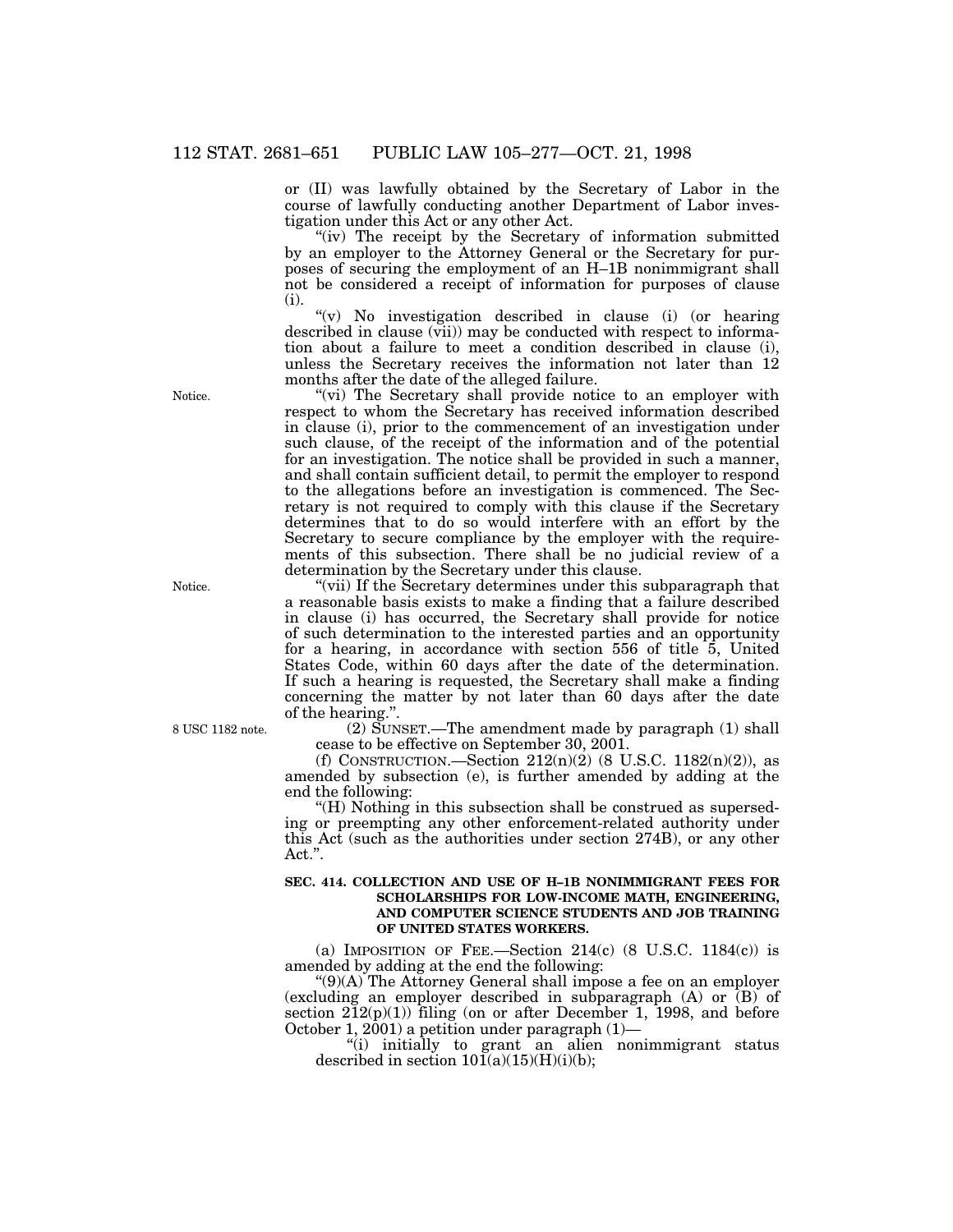''(ii) to extend the stay of an alien having such status (unless the employer previously has obtained an extension for such alien); or

''(iii) to obtain authorization for an alien having such status to change employers.

''(B) The amount of the fee shall be \$500 for each such petition. ''(C) Fees collected under this paragraph shall be deposited in the Treasury in accordance with section 286(s).''.

(b) ESTABLISHMENT OF ACCOUNT; USE OF FEES.—Section 286 (8 U.S.C. 1356) is amended by adding at the end the following: ''(s) H–1B NONIMMIGRANT PETITIONER ACCOUNT.—

''(1) IN GENERAL.—There is established in the general fund of the Treasury a separate account, which shall be known as the 'H–1B Nonimmigrant Petitioner Account'. Notwithstanding any other section of this title, there shall be deposited as offsetting receipts into the account all fees collected under section  $214(c)(9)$ .

''(2) USE OF FEES FOR JOB TRAINING.—56.3 percent of amounts deposited into the H–1B Nonimmigrant Petitioner Account shall remain available to the Secretary of Labor until expended for demonstration programs and projects described in section 414(c) of the American Competitiveness and Workforce Improvement Act of 1998.

''(3) USE OF FEES FOR LOW-INCOME SCHOLARSHIP PRO-GRAM.—28.2 percent of the amounts deposited into the H– 1B Nonimmigrant Petitioner Account shall remain available to the Director of the National Science Foundation until expended for scholarships described in section 414(d) of the American Competitiveness and Workforce Improvement Act of 1998 for low-income students enrolled in a program of study leading to a degree in mathematics, engineering, or computer science.

''(4) ADDITIONAL NSF USES.—

''(A) GRANTS FOR MATHEMATICS, ENGINEERING, OR SCIENCE ENRICHMENT COURSES.—4 percent of the amounts deposited into the H–1B Nonimmigrant Petitioner Account shall remain available to the Director of the National Science Foundation until expended to make merit-reviewed grants, under section  $3(a)(1)$  of the National Science Foundation Act of 1950 (42 U.S.C. 1862(a)(1)), for programs that provide opportunities for enrollment in year-round academic enrichment courses in mathematics, engineering, or science.

''(B) SYSTEMIC REFORM ACTIVITIES.—4 percent of the amounts deposited into the H–1B Nonimmigrant Petitioner Account shall remain available to the Director of the National Science Foundation until expended to carry out systemic reform activities administered by the National Science Foundation under section 3(a)(1) of the National Science Foundation Act of 1950 (42 U.S.C. 1862(a)(1)).

"(5) USE OF FEES FOR DUTIES RELATING TO PETITIONS.-1.5 percent of the amounts deposited into the H–1B Nonimmigrant Petitioner Account shall remain available to the Attorney General until expended to carry out duties under paragraphs  $(1)$  and  $(9)$  of section  $214(c)$  related to petitions made for nonimmigrants described in section  $101(a)(15)(H)(i)(b)$ , to decrease the processing time for such petitions, and to carry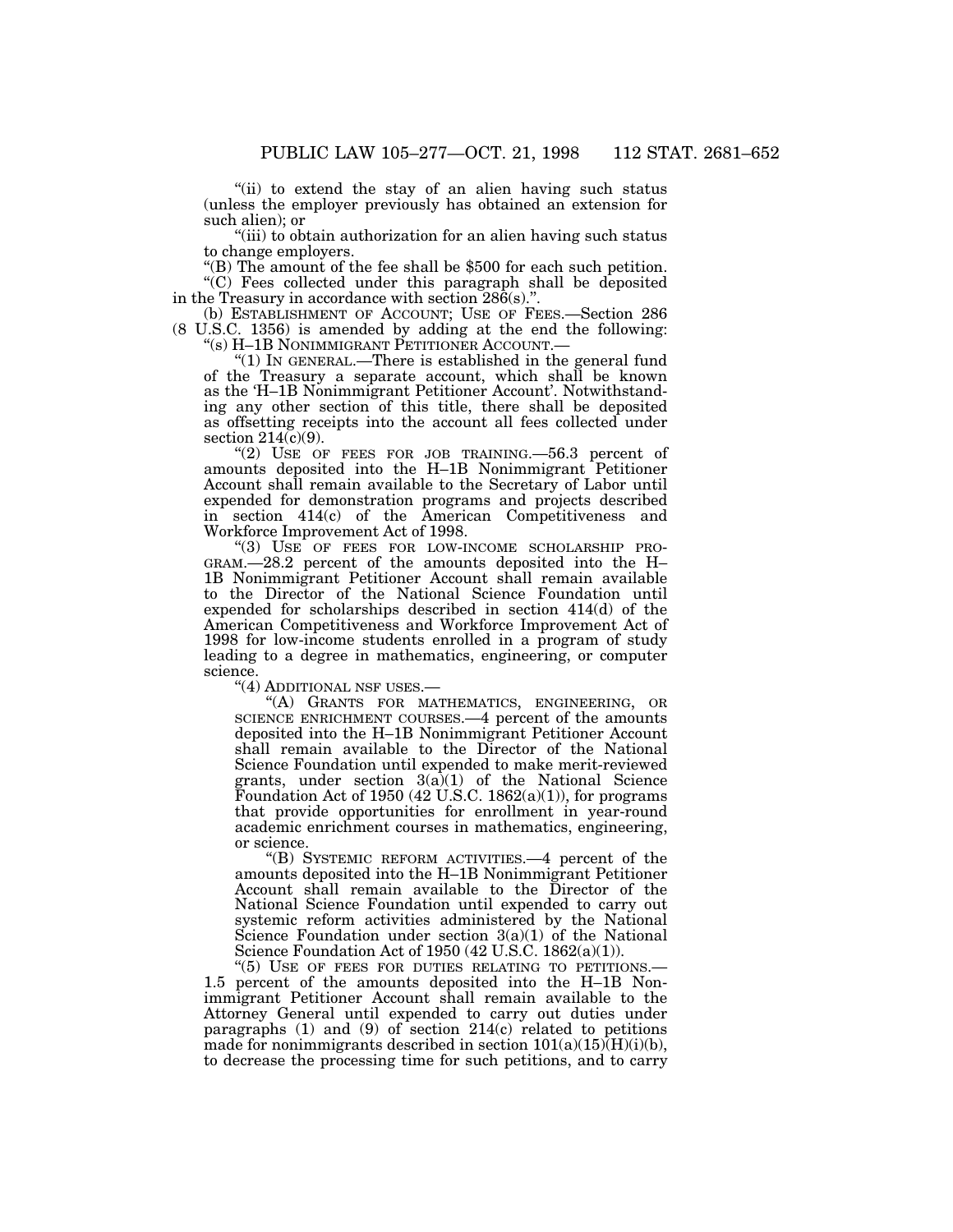out duties under section 416 of the American Competitiveness and Workforce Improvement Act of 1998. Such amounts shall be available in addition to any other fees authorized to be collected by the Attorney General with respect to such petitions.

''(6) USE OF FEES FOR APPLICATION PROCESSING AND ENFORCEMENT.—For fiscal year 1999, 6 percent of the amounts deposited into the H–1B Nonimmigrant Petitioner Account shall remain available to the Secretary of Labor until expended for decreasing the processing time for applications under section  $212(n)(1)$  and for carrying out section  $212(n)(2)$ . Beginning with fiscal year 2000, 3 percent of the amounts deposited into the H–1B Nonimmigrant Petitioner Account shall remain available to the Secretary of Labor until expended for decreasing the processing time for applications under section  $212(n)(1)$ , and 3 percent of such amounts shall remain available to such Secretary until expended for carrying out section  $212(n)(2)$ . Notwithstanding the preceding sentence, both of the amounts made available for any fiscal year (beginning with fiscal year 2000) pursuant to the preceding sentence shall be available to such Secretary, and shall remain available until expended, only for decreasing the processing time for applications under section  $212(n)(1)$  until the Secretary submits to the Congress a report containing a certification that, during the most recently concluded calendar year, the Secretary substantially complied with the requirement in section  $212(n)(1)$  relating to the provision of the certification described in section  $101(a)(15)(H)(i)(b)$  within a 7-day period.''.

(c) DEMONSTRATION PROGRAMS AND PROJECTS TO PROVIDE TECHNICAL SKILLS TRAINING FOR WORKERS.—

(1) IN GENERAL.—In establishing demonstration programs under section 452(c) of the Job Training Partnership Act (29 U.S.C. 1732(c)), as in effect on the date of the enactment of this Act, or demonstration programs or projects under section 171(b) of the Workforce Investment Act of 1998, the Secretary of Labor shall use funds available under section  $286(s)(2)$  to establish demonstration programs or projects to provide technical skills training for workers, including both employed and unemployed workers.

 $(2)$  GRANTS.—The Secretary of Labor shall award grants to carry out the programs and projects described in paragraph  $(1)$  to-

 $(A)(i)$  private industry councils established under section 102 of the Job Training Partnership Act (29 U.S.C. 1512), as in effect on the date of the enactment of this Act; or

(ii) local boards that will carry out such programs or projects through one-stop delivery systems established under section 121 of the Workforce Investment Act of 1998; or

(B) regional consortia of councils or local boards described in subparagraph (A).

(d) LOW-INCOME SCHOLARSHIP PROGRAM.—

(1) ESTABLISHMENT.—The Director of the National Science Foundation (referred to in this subsection as the "Director") shall award scholarships to low-income individuals to enable such individuals to pursue associate, undergraduate, or

29 USC 2916 note.

42 USC 1869c.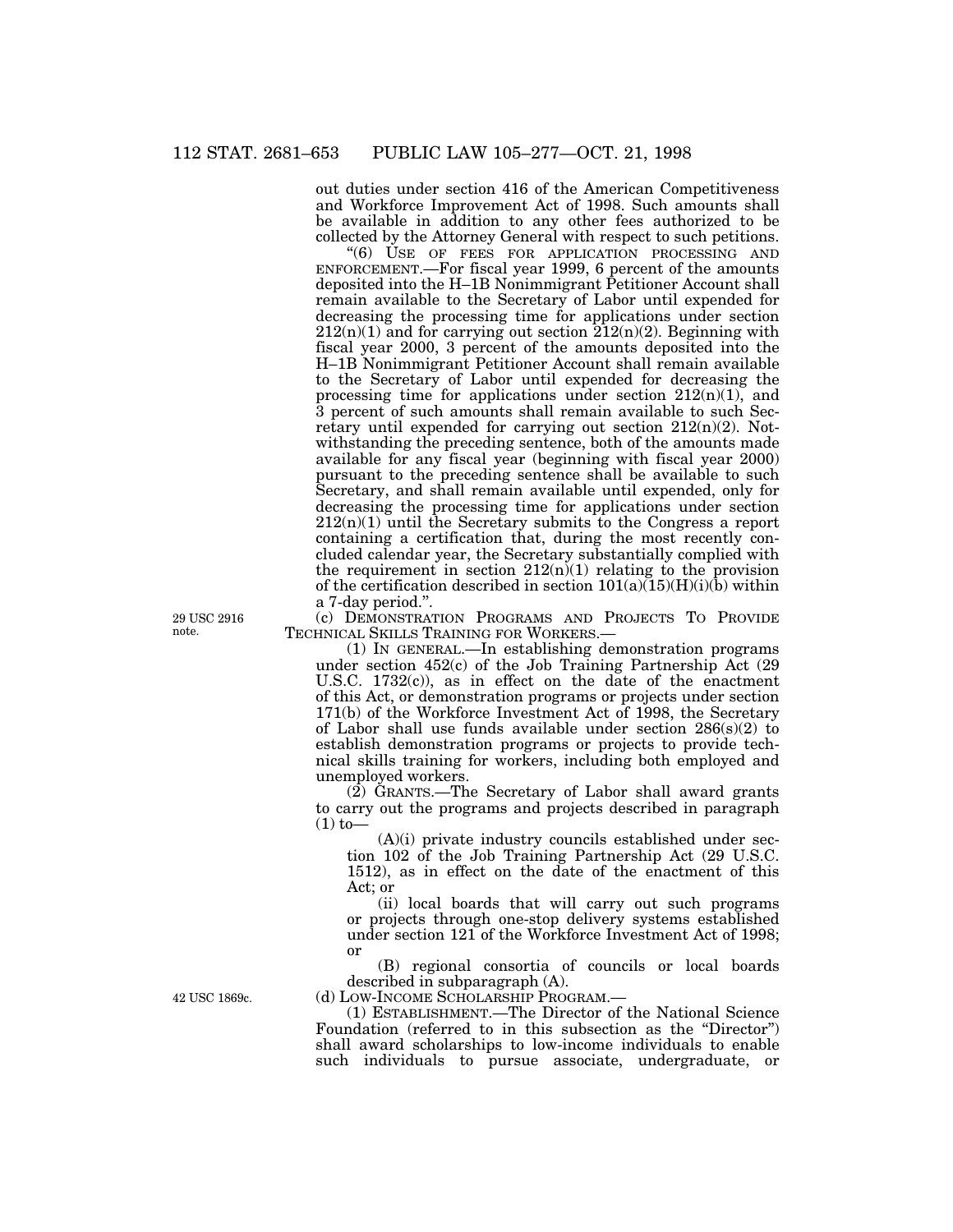graduate level degrees in mathematics, engineering, or computer science.

(2) ELIGIBILITY.— (A) IN GENERAL.—To be eligible to receive a scholarship under this subsection, an individual—

(i) must be a citizen of the United States, a national of the United States (as defined in section 101(a) of the Immigration and Nationality Act), an alien admitted as a refugee under section 207 of the Immigration and Nationality, or an alien lawfully admitted to the United States for permanent residence;

(ii) shall prepare and submit to the Director an application at such time, in such manner, and containing such information as the Director may require; and

(iii) shall certify to the Director that the individual intends to use amounts received under the scholarship to enroll or continue enrollment at an institution of higher education (as defined in section 101(a) of the Higher Education Act of 1965) in order to pursue an associate, undergraduate, or graduate level degree in mathematics, engineering, or computer science.

(B) ABILITY.—Awards of scholarships under this subsection shall be made by the Director solely on the basis of the ability of the applicant, except that in any case in which 2 or more applicants for scholarships are deemed by the Director to be possessed of substantially equal ability, and there are not sufficient scholarships available to grant one to each of such applicants, the available scholarship or scholarships shall be awarded to the applicants in a manner that will tend to result in a geographically wide distribution throughout the United States of recipients' places of permanent residence.

(3) LIMITATION.—The amount of a scholarship awarded under this subsection shall be determined by the Director, except that the Director shall not award a scholarship in an amount exceeding \$2,500 per year.

(4) FUNDING.—The Director shall carry out this subsection only with funds made available under section 286(s)(3) of the Immigration and Nationality Act.

#### **SEC. 415. COMPUTATION OF PREVAILING WAGE LEVEL.**

(a) IN GENERAL.—Section 212 (8 U.S.C. 1182) is amended by adding at the end the following:

 $\mathcal{L}(p)(1)$  In computing the prevailing wage level for an occupational classification in an area of employment for purposes of subsections  $(n)(1)(A)(i)(II)$  and  $(a)(5)(A)$  in the case of an employee of—

''(A) an institution of higher education (as defined in section 101(a) of the Higher Education Act of 1965), or a related or affiliated nonprofit entity; or

''(B) a nonprofit research organization or a Governmental research organization,

the prevailing wage level shall only take into account employees at such institutions and organizations in the area of employment.

" $(2)$  With respect to a professional athlete (as defined in subsection  $(a)(5)(A)(iii)(II))$  when the job opportunity is covered by professional sports league rules or regulations, the wage set forth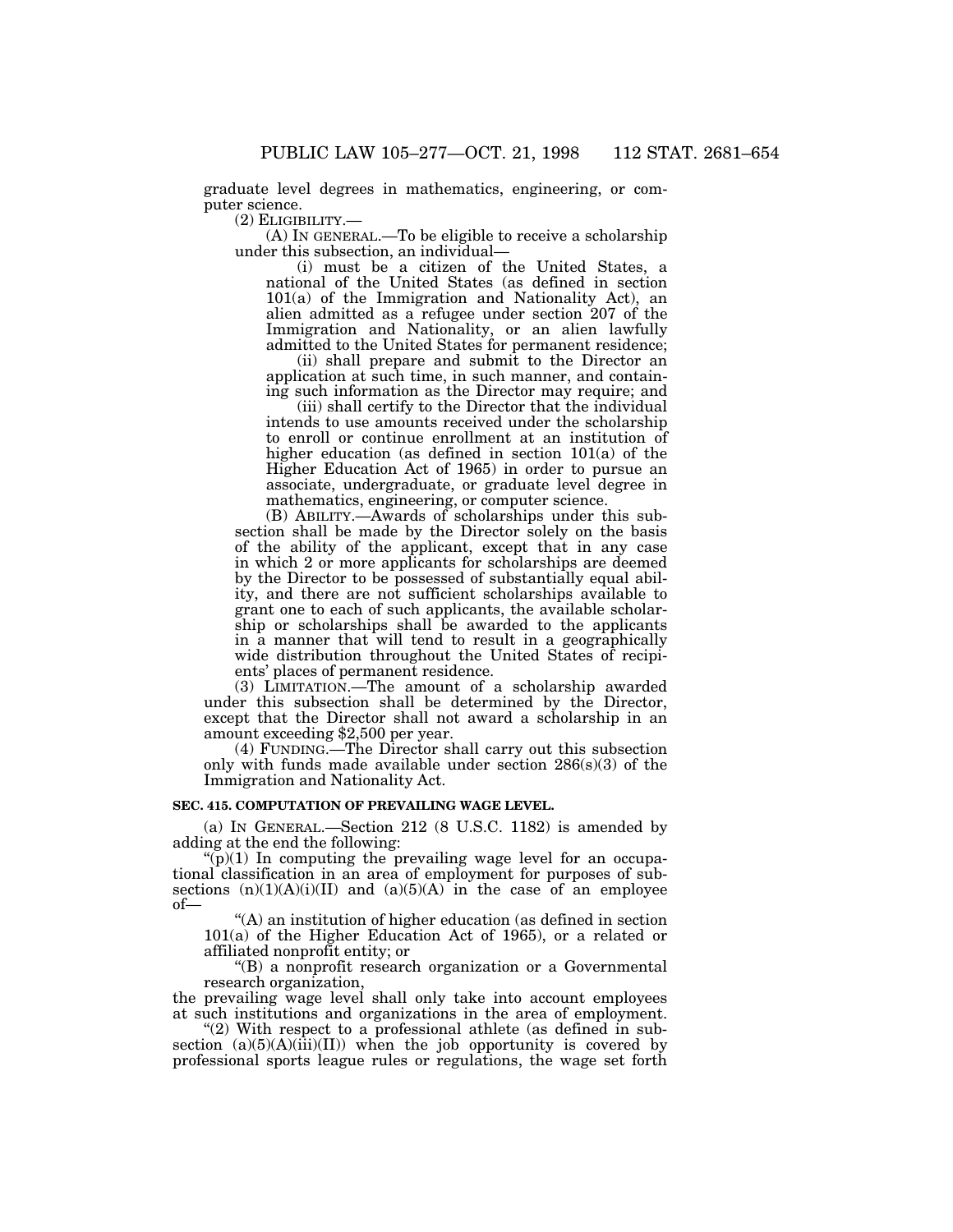in those rules or regulations shall be considered as not adversely affecting the wages of United States workers similarly employed and be considered the prevailing wage.''.

8 USC 1182 note.

(b) EFFECTIVE DATE.—The amendment made by subsection (a) applies to prevailing wage computations made—

(1) for applications filed on or after the date of the enactment of this Act; and

(2) for applications filed before such date, but only to the extent that the computation is subject to an administrative or judicial determination that is not final as of such date.

8 USC 1184 note.

# **SEC. 416. IMPROVING COUNT OF H–1B AND H–2B NONIMMIGRANTS.**

(a) ENSURING ACCURATE COUNT.—The Attorney General shall take such steps as are necessary to maintain an accurate count of the number of aliens subject to the numerical limitations of section  $214(g)(1)$  of the Immigration and Nationality Act (8 U.S.C.  $1184(g)(1)$  who are issued visas or otherwise provided nonimmigrant status.

(b) REVISION OF PETITION FORMS.—The Attorney General shall take such steps as are necessary to revise the forms used for petitions for visas or nonimmigrant status under clause (i)(b) or  $(iii)(b)$  of section  $101(a)(15)(H)$  of the Immigration and Nationality Act  $(8 \text{ U.S.C. } 1101(a)(15)(H))$  so as to ensure that the forms provide the Attorney General with sufficient information to permit the Attorney General accurately to count the number of aliens subject to the numerical limitations of section  $214(g)(1)$  of such Act (8) U.S.C.  $1184(g)(1)$ ) who are issued visas or otherwise provided nonimmigrant status.

(c) PROVISION OF INFORMATION.—

(1) QUARTERLY NOTIFICATION.—Beginning not later than 60 days after the first day of fiscal year 1999, the Attorney General shall notify, on a quarterly basis, the Committees on the Judiciary of the United States House of Representatives and the Senate of the numbers of aliens who were issued visas or otherwise provided nonimmigrant status under section  $101(a)(15)(H)(i)$  of the Immigration and Nationality Act during the preceding 3-month period.

(2) ANNUAL SUBMISSION.—Beginning with fiscal year 2000, the Attorney General shall submit on an annual basis, to the Committees on the Judiciary of the United States House of Representatives and the Senate, information on the countries of origin and occupations of, educational levels attained by, and compensation paid to, aliens who were issued visas or otherwise provided nonimmigrant status under section  $101(a)(15)(H)(i)$  of the Immigration and Nationality Act during the previous fiscal year. With respect to the first submission under this paragraph, the information shall relate solely to aliens provided nonimmigrant status after the date that is 60 days after the date on which final regulations are issued to carry out section 412(a).

(3) SPECIFICATION OF NUMBER OF PETITIONS FILED BY CER-TAIN EMPLOYERS.—Each notification under paragraph (1), and each submission under paragraph (2), shall include the number of aliens who were issued visas or otherwise provided nonimmigrant status pursuant to petitions filed by institutions or organizations described in section  $212(p)(1)$  of the Immigration and Nationality Act (as added by section 415 of this title).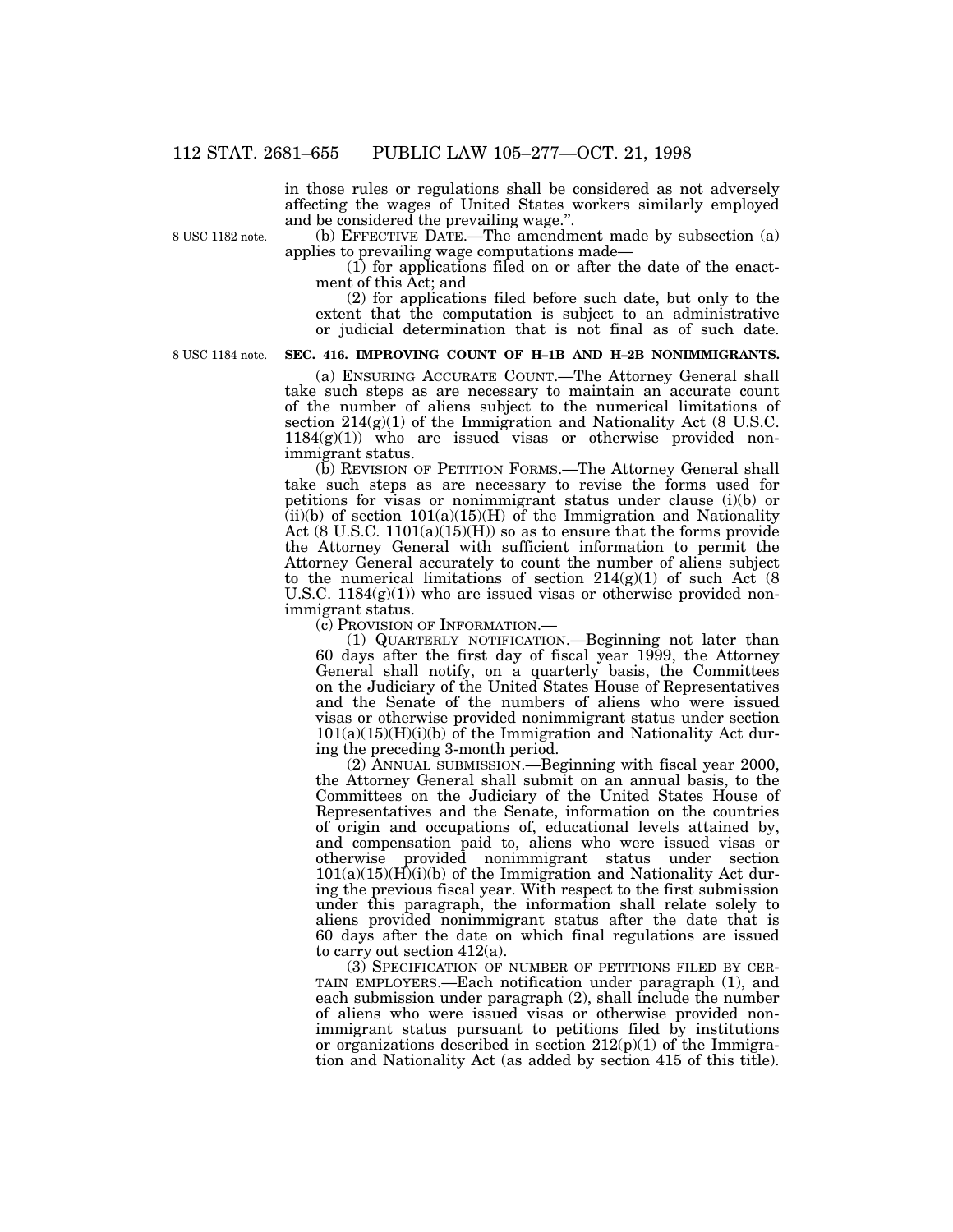#### **SEC. 417. REPORT ON OLDER WORKERS IN THE INFORMATION TECH-NOLOGY FIELD.** 29 USC 2701 note.

Contracts.

(a) STUDY.—The Director of the National Science Foundation shall enter into a contract with the President of the National Academy of Sciences to conduct a study, using the best available data, assessing the status of older workers in the information technology field. The study shall consider the following:

(1) The existence and extent of age discrimination in the information technology workplace.

(2) The extent to which there is a difference, based on age, in—

(A) promotion and advancement;

(B) working hours;

(C) telecommuting;

(D) salary; and

(E) stock options, bonuses, and other benefits.

(3) The relationship between rates of advancement, promotion, and compensation to experience, skill level, education, and age.

(4) Differences in skill level on the basis of age.

(b) REPORT.—Not later than October 1, 2000, the Director of the National Science Foundation shall submit to the Committees on the Judiciary of the United States House of Representatives and the Senate a report containing the results of the study described in subsection (a).

# **SEC. 418. REPORT ON HIGH TECHNOLOGY LABOR MARKET NEEDS; REPORTS ON ECONOMIC IMPACT OF INCREASE IN H–1B NONIMMIGRANTS.**

(a) NATIONAL SCIENCE FOUNDATION STUDY AND REPORT.—

(1) IN GENERAL.—The Director of the National Science Foundation shall conduct a study to assess labor market needs for workers with high technology skills during the next 10 years. The study shall investigate and analyze the following:

(A) Future training and education needs of companies in the high technology and information technology sectors and future training and education needs of United States students to ensure that students' skills at various levels are matched to the needs in such sectors.

(B) An analysis of progress made by educators, employers, and government entities to improve the teaching and educational level of American students in the fields of math, science, computer science, and engineering since 1998.

(C) An analysis of the number of United States workers currently or projected to work overseas in professional, technical, and managerial capacities.

(D) The relative achievement rates of United States and foreign students in secondary schools in a variety of subjects, including math, science, computer science, English, and history.

(E) The relative performance, by subject area, of United States and foreign students in postsecondary and graduate schools as compared to secondary schools.

(F) The needs of the high technology sector for foreign workers with specific skills and the potential benefits and costs to United States employers, workers, consumers,

29 USC 2701 note.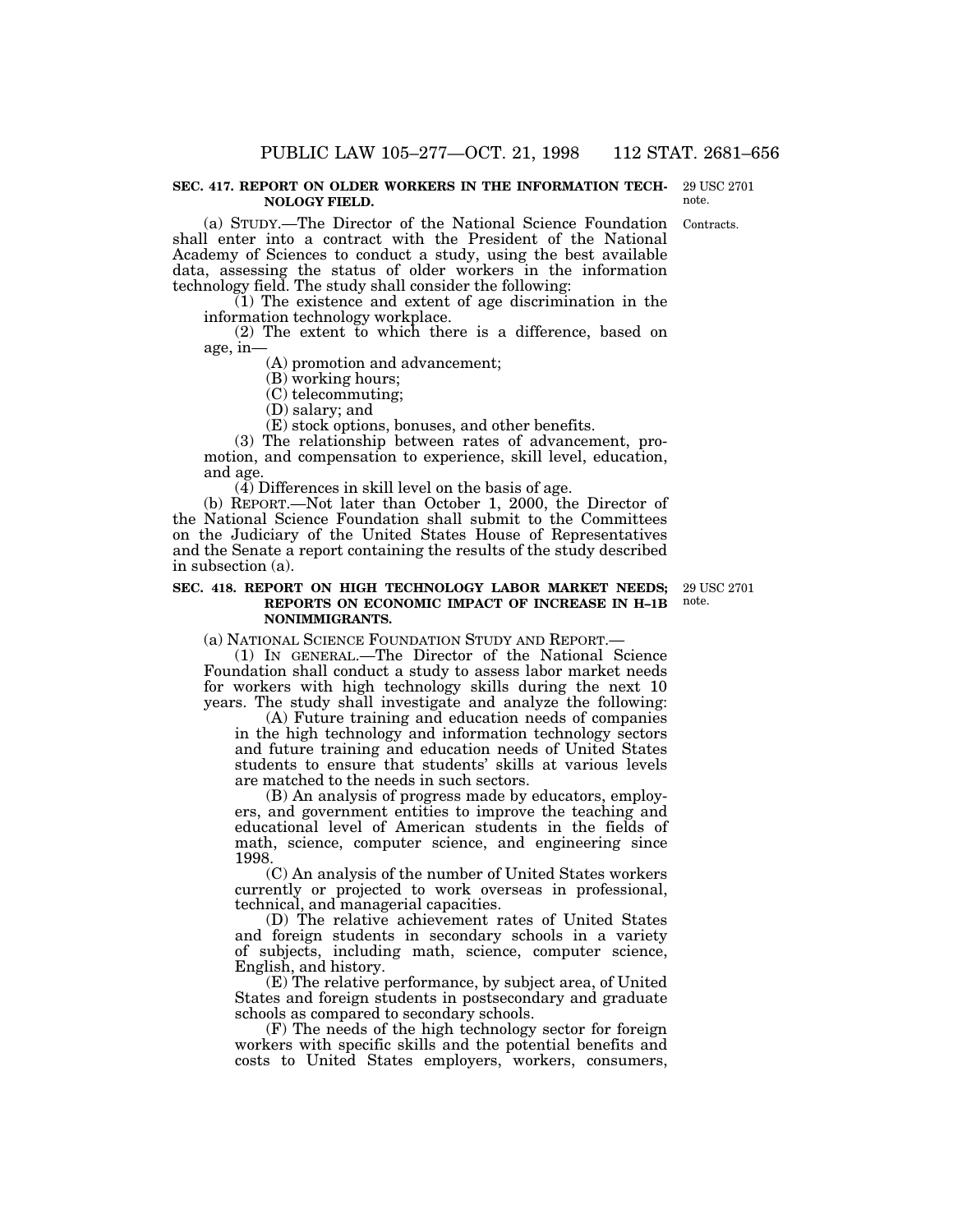postsecondary educational institutions, and the United States economy, from the entry of skilled foreign professionals in the fields of science and engineering.

(G) The needs of the high technology sector to adapt products and services for export to particular local markets in foreign countries.

 $(H)$  An examination of the amount and trend of moving the production or performance of products and services now occurring in the United States abroad.

(2) REPORT.—Not later than October 1, 2000, the Director of the National Science Foundation shall submit to the Committees on the Judiciary of the United States House of Representatives and the Senate a report containing the results of the study described in paragraph (1).

(3) INVOLVEMENT.—The study under paragraph (1) shall be conducted in a manner that ensures the participation of individuals representing a variety of points of view.

(b) REPORTING ON STUDIES SHOWING ECONOMIC IMPACT OF H–1B NONIMMIGRANT INCREASE.—The Chairman of the Board of Governors of the Federal Reserve System, the Director of the Office of Management and Budget, the Chair of the Council of Economic Advisers, the Secretary of the Treasury, the Secretary of Commerce, the Secretary of Labor, and any other member of the Cabinet, shall promptly report to the Congress the results of any reliable study that suggests, based on legitimate economic analysis, that the increase effected by section 411(a) of this title in the number of aliens who may be issued visas or otherwise provided nonimmigrant status under section  $101(a)(15)(H)(i)(b)$  of the Immigration and Nationality Act has had an impact on any national economic indicator, such as the level of inflation or unemployment, that warrants action by the Congress.

# SUBTITLE B—SPECIAL IMMIGRANT STATUS FOR CERTAIN NATO CIVILIAN EMPLOYEES

# **SEC. 421. SPECIAL IMMIGRANT STATUS FOR CERTAIN NATO CIVILIAN EMPLOYEES.**

(a) IN GENERAL.—Section  $101(a)(27)$  (8 U.S.C.  $1101(a)(27)$ ) is amended—

 $(1)$  by striking "or" at the end of subparagraph  $(J)$ ;

 $(2)$  by striking the period at the end of subparagraph  $(K)$ and inserting ''; or''; and

(3) by adding at the end the following new subparagraph:

"(L) an immigrant who would be described in clause (i), (ii), (iii), or (iv) of subparagraph (I) if any reference in such a clause—

''(i) to an international organization described in paragraph (15)(G)(i) were treated as a reference to the North Atlantic Treaty Organization (NATO);

"(ii) to a nonimmigrant under paragraph  $(15)(G)(iv)$ were treated as a reference to a nonimmigrant classifiable under NATO–6 (as a member of a civilian component accompanying a force entering in accordance with the provisions of the NATO Status-of-Forces Agreement, a member of a civilian component attached to or employed by an Allied Headquarters under the 'Protocol on the Status of

8 USC 1184 note.